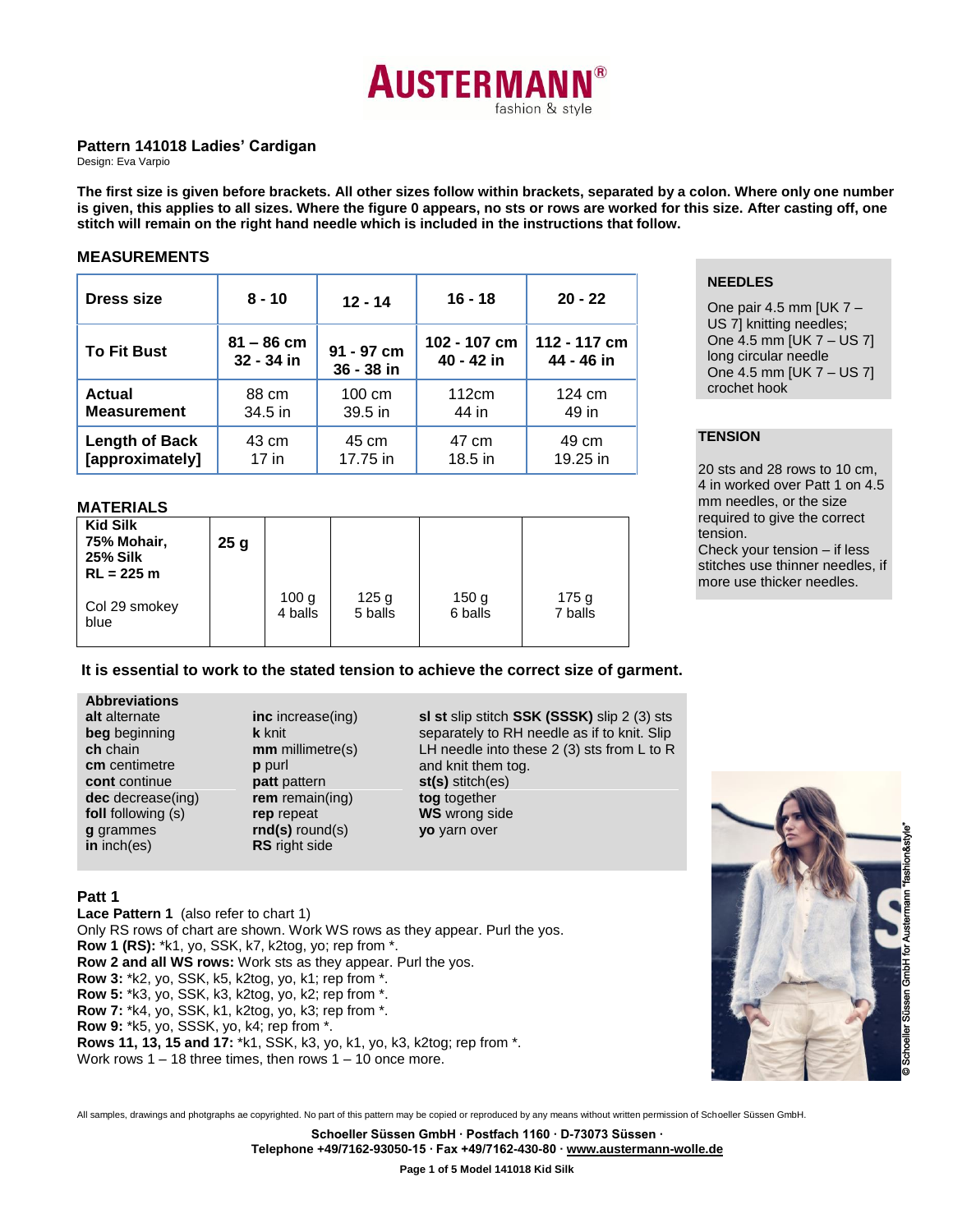# **AUSTERMANI** fashion & style

## **Patt 2**

**Lace Pattern 2** (also refer to chart 2) Only RS rows of chart are shown. Work WS rows as they appear. Purl the yos. **Row 1 (RS):** \*k4, k2tog, yo, k1, yo, SSK, k3; rep from \*. **Row 2 and all WS rows:** Work sts as they appear. Purl the yos. **Row 3:** \*k3, k2tog, yo, k3, yo, SSK, k2; rep from \*. **Row 5:** \*k2, [k2tog, yo] twice, k1, [yo, SSK] twice, k1; rep from \*. **Row 7:** \*k1, [k2tog, yo] twice, k3, [yo, SSK] twice; rep from \*. **Row 9:** \*SSSK, [yo, k2tog] twice, yo, k1, [yo, SSK] twice, yo; rep from \*. **Row 11:** \*k1, yo, SSK, k7, k2tog, yo; rep from \*. **Row 13:** \*k2, yo, SSK, k5, k2tog, yo, k1; rep from \*. **Row 15:** \*k1, [yo, SSK] twice, k3, [k2tog, yo] twice; rep from \*. **Row 17:** \*k2, [yo, SSK] twice, k1, [k2tog, yo] twice, k1; rep from \*. **Row 19:** \*k1, [yo, SSK] twice, yo, SSSK, yo, [k2tog, yo] twice; rep from \*. Rep rows 1 – 20 throughout.

When decreasing into patt, if there is not a matching inc and dec, then work these sts in St-st.

### **Patt 3**

**Border Pattern** (also refer to chart 3)

Only RS rows or odd-numbered rnds of chart are shown. Work WS rows or even-numbered rnds as they appear or as stated in the stitch key. Purl the yos on WS rows, or k the yos on even-numbered rnds.

#### **In rows:**

**Row 1 (RS):** \*k1, yo, k3, SSK, yo, k3tog, k2tog, yo, k3, yo; rep from \*. **Row 2:** Work sts as they appear. Purl the yos. **Row 3:** \*k1, yo, k2, SSK, yo, k1, k3tog, k1, k2tog, yo, k2, yo; rep from \*. **Row 4:** \*p5, k1, p1, k1, p6; rep from \*. **Row 5:** \*k1, yo, k1, SSK, yo, k2, k3tog, k2, k2tog, yo, k1, yo; rep from \*. **Row 6:** \*p4, k2, p1, k2, p5; rep from \*. **Rows 7, 9, 11, 13, 15 and 17:** \*k1, yo, k5, k3tog, k5, yo; rep from \*. **Row 8, 10, 12, 14, 16, and 18:** \*p1, k5, p1, k5, p2; rep from \*. Work rows 1 – 18 once. **In rnds: Rnd 1 (RS):** \*k1, yo, k3, SSK, yo, k3tog, k2tog, yo, k3, yo; rep from \*. **Rnd 2:** Knit. **Rnd 3:** \*k1, yo, k2, SSK, yo, k1, k3tog, k1, k2tog, yo, k2, yo; rep from \*. **Rnd 4:** \*k6, p1, k1, p1, k5; rep from \*. **Rnd 5:** \*k1, yo, k1, SSK, yo, k2, k3tog, k2, k2tog, yo, k1, yo; rep from \*. **Rnd 6:** \*k5, p2, k1, p2, p4; rep from \*. **Rnds 7, 9, 11, 13, 15 and 17:** \*k1, yo, k5, k3tog, k5, yo; rep from \*. **Rnds 8, 10, 12, 14, 16, and 18:** \*k2, p5, k1, p5, k1; rep from \*. Work rnds 1 – 18 once.

#### **Patt 4**

Garter Stitch (g-st) In rows: k every row In rnds: alternate k 1 rnd, p 1 rnd

#### **Patt 5**

**Stocking stitch** (St-st) RS rows k, WS rows p

## **CARDIGAN**

#### **BACK**

Using 4.5 mm needles, cast on 92 [104:116:128] sts. Purl 1 row on WS. **Next row (RS):** k4 (for St-st); [k1, yo, SSK, k7, k2tog, yo] for Lace Patt 1 (or work 12-st rep of chart 1) 7 [8:9:10] times; k4 (for St-st). Cont in patt as set for a total of 64 rows.

All samples, drawings and photgraphs ae copyrighted. No part of this pattern may be copied or reproduced by any means without written permission of Schoeller Süssen GmbH.

**Schoeller Süssen GmbH ∙ Postfach 1160 ∙ D-73073 Süssen ∙ Telephone +49/7162-93050-15 ∙ Fax +49/7162-430-80 [∙ www.austermann-wolle.de](http://www.austermann-wolle.de/)**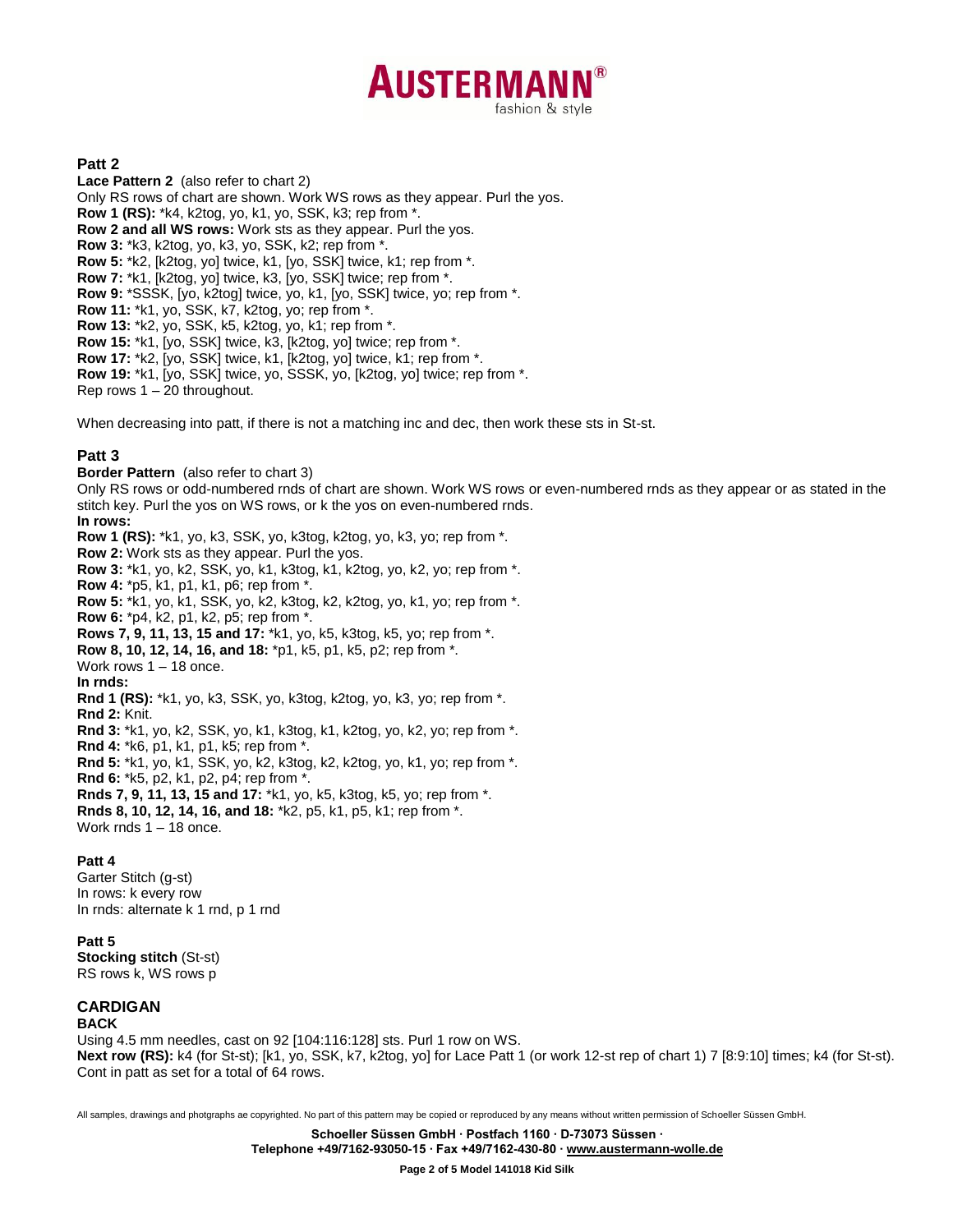

**Next row (RS):** k k4 (for St-st); [k4, k2tog, yo, k1, yo, SSK, k3] for Lace Patt 2 (or work 12-st rep of chart 2) 7 [8:9:10] times, k4 (for St-st).

Cont in patt as set until work meas 25 [26:27:27] cm from beg, ending with RS facing for next row.

## **Armhole Shaping**

Cast off 3 sts at beg of next 2 rows, 2 [2:3:3] sts at beg of next 2 rows.

**Dec row (RS):** k1, SSK, patt to last 3 sts, k2tog, k1.

Rep dec row every foll alt row 6 [10:13:17] times more = 68 [72:76:80] sts.

Cont in patt as set until work meas 41 [43:45:47] cm from beg, ending with RS facing for next row.

## **Neck Shaping**

**Next row (RS):** Patt 24 [26:28:30] sts, join 2<sup>nd</sup> ball of yarn and cast off centre 20 sts, patt 24 [26:28:30] sts.

Work each side of neck separately.

Cast off 5 sts once, 3 sts once at inside neck edge.

When work meas 43 [45:47:49] cm from beg, cast off rem 16 [18:20:22] sts each side for shoulders.

# **LEFT FRONT**

Using 4.5 mm needles, cast on 30 [36:42:48] sts. Purl 1 row on WS.

**For sizes 8-10 and 16-18 only - Next row (RS):** k3 (for St-st); [k1, yo, SSK, k7, k2tog, yo] for Lace Patt 1 (or work 12-st rep of chart 1) 2 [3] times; k3 (for St-st).

**For sizes 12-14 and 20-22 only - Next row (RS):** k3 (for St-st); [k1, yo, SSK, k7, k2tog, yo] for Lace Patt 1 (or work 12-st rep of chart 1) 2 [3] times, k1, yo, SSK, k3 (or one half of 12-st rep); k3 (for St-st). Note that on row 9 of Patt 1, work the 6th st of the half rep as knit instead of yo.

## **Front Curve Shaping**

**Next row (WS):** Cast on 4 sts, patt to end. Cast on 3 sts at beg of next WS row.

**Inc row (RS):** Patt to last st, inc 1 st in last st.

Rep inc row every foll alt row 4 times more. Work all inc sts into St-st until there are enough sts to work into Patt 1 = 42 [48:54:60] sts. There are now 3 [3½:4:4½] reps of Patt 1, with 3 sts each side in St-st.

Cont in patt as set for a total of 64 rows.

**For sizes 8-10 and 16-18 only - Next row (RS):** k3, [k4, k2tog, yo, k1, yo, SSK, k3] for Lace Patt 2 (or work 12-st rep of chart 2) 3 [4] times, k3 (for St-st).

**For sizes 12-14 and 20-22 only - Next row (RS):** k3 (for St-st); [k4, k2tog, yo, k1, yo, SSK, k3] for Lace Patt 2 (or work 12-st rep of chart 2) 3 [4] times, k4, k2tog, yo, (or one half of 12-st rep); k3 (for St-st).

Note that on row 9 of Patt 2, work the 1st 2 sts of the half rep as k2tog instead of SSSK.

Cont in patt as set until work meas 23 [25:27:29] cm from beg, ending with RS facing for next row.

## **Neck Shaping**

**Dec row (RS):** Patt to last 3 sts, k2tog, k1.

Rep dec row every foll 4th row 13 times more.

AT THE SAME TIME, when work meas 25 [26:27:27] cm from beg, end with RS facing for next row and work armhole shaping at beg of RS rows same as back.

Cont in patt as set until work meas 43 [45:47:49] cm from beg. Cast off rem 16 [18:20:22] sts for shoulder.

# **RIGHT FRONT**

Using 4.5 mm needles, cast on 30 [36:42:48] sts. Purl 1 row on WS.

**For sizes 8-10 and 16-18 only - Next row (RS):** k3 (for St-st); [k1, yo, SSK, k7, k2tog, yo] for Lace Patt 1 (or work 12-st rep of chart 1) 2 [3] times, ; k3 (for St-st).

**For sizes 12-14 and 20-22 only - Next row (RS):** k3 (for St-st); k4, k2tog, yo (or beg with the 7th st of chart, work last 6 sts of chart 1), [k1, yo, SSK, k7, k2tog, yo] for Lace Patt 1 (or work 12-st rep of chart 1) 2 [3] times; k3 (for St-st). Note that on row 9 of Patt 1, work the 1st 2 sts of the half rep as knit.

Cont in patt as set for 1 row.

# **Front Curve Shaping**

**Next row (RS):** Cast on 4 sts, patt to end. Cast on 3 sts at beg of next RS row.

**Inc row (RS):** Inc 1 st in 1st st, patt to end.

Rep inc row every foll alt row 4 times more. Work all inc sts into St-st until there are enough sts to work into Patt  $1 = 42$  [48:54:60] sts. There are now 3 [3½:4:4½] reps of Patt 1, with 3 sts each side in St-st.

Cont in patt as set for a total of 64 rows.

**For sizes 8-10 and 16-18 only - Next row (RS):** k3, [k4, k2tog, yo, k1, yo, SSK, k3] for Lace Patt 2 (or work 12-st rep of chart 2) 3 [4] times, k3 (for St-st).

**For sizes 12-14 and 20-22 only - Next row (RS):** k3 (for St-st); k1, yo, SSK, k3 (or beg with the 7th st of chart, work last 6 sts of chart 2), [k4, k2tog, yo, k1, yo, SSK, k3] for Lace Patt 2 (or work 12-st rep of chart 2) 3 [4] times; k3 (for St-st). Note that on row 9 of Patt 2, work the 1st 2 sts of the half rep as k2tog, instead of k1.

All samples, drawings and photgraphs ae copyrighted. No part of this pattern may be copied or reproduced by any means without written permission of Schoeller Süssen GmbH.

**Schoeller Süssen GmbH ∙ Postfach 1160 ∙ D-73073 Süssen ∙**

**Telephone +49/7162-93050-15 ∙ Fax +49/7162-430-80 [∙ www.austermann-wolle.de](http://www.austermann-wolle.de/)**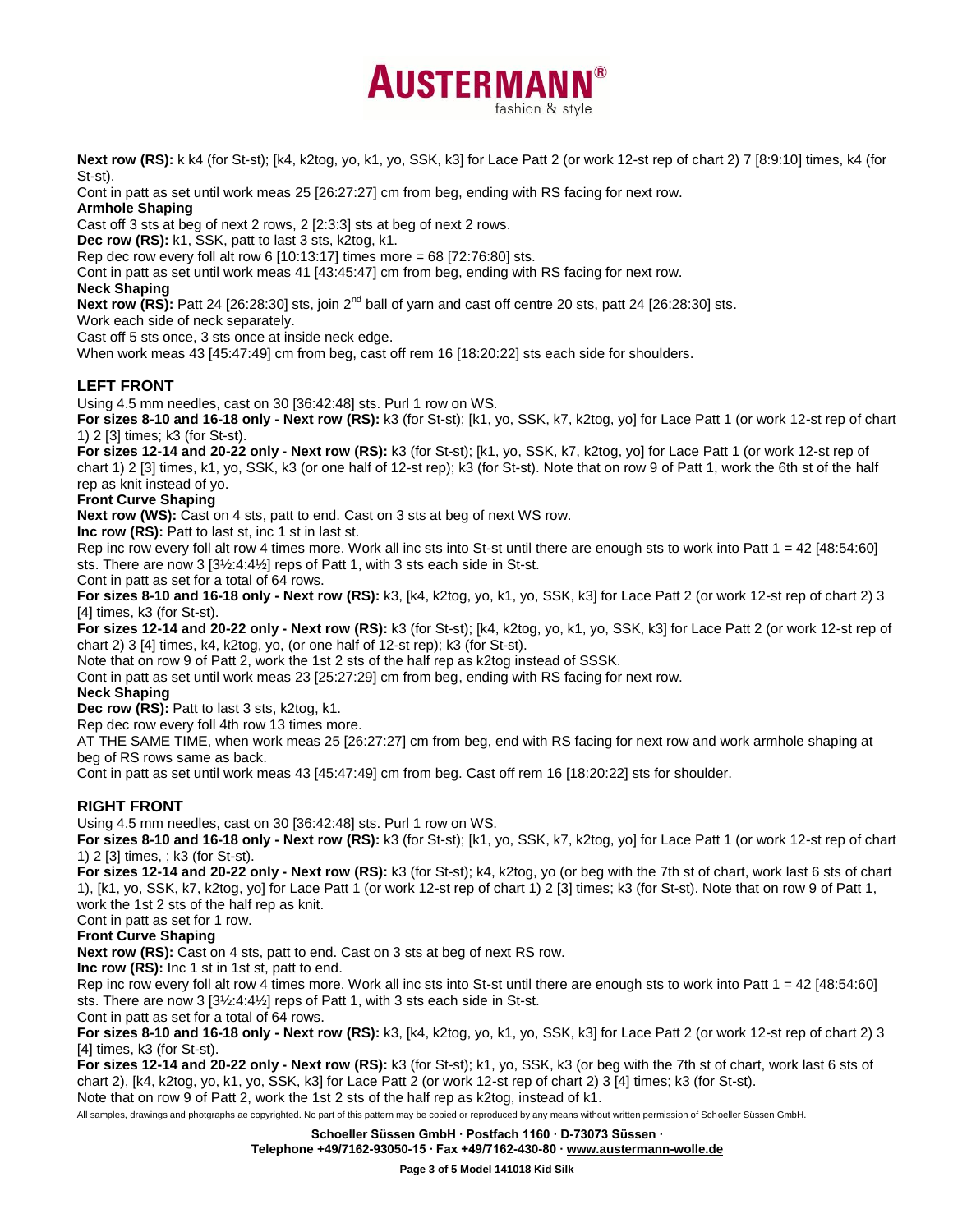Cont in patt as set until work meas 23 [25:27:29] cm from beg, ending with RS facing for next row. **Neck Shaping**

**Dec row (RS):** k1, SSK, patt to end.

Rep dec row every foll 4th row 13 times more.

AT THE SAME TIME, when work meas 25 [26:27:27] cm from beg, end with RS facing for next row and work armhole shaping at end of RS rows same as back.

**AUSTERMAN** 

fashion & style

Cont in patt as set until work meas 43 [45:47:49] cm from beg. Cast off rem 16 [18:20:22] sts for shoulder.

### **SLEEVES (both alike)**

Using 4.5 mm needles, cast on 54 [54:58:58] sts. Knit next row on WS.

**Next row (RS):** K 3 [3:5:5] sts for St-st; [k1, yo, SSK, k7, k2tog, yo] for Lace Patt 1 (or work 12-st rep of chart 1) 4 times; k 3 [3:5:5] for St-st.

Cont in patt as set until 14 [8:8:8] rows have been work in Patt 1.

#### **Side Shaping**

Inc 1 st each side every foll 8th row 7 times [every foll alt 8th and 6th row 9 times: every foll alt 8th and 6th row 9 times/every foll alt 6th and 4th row 13 times]. Work the inc sts into St-st until there are enough sts to work into Patt = 68 [72:76:84] sts.

Cont in patt as set until work meas 24 cm from beg, ending with RS facing for next row.

**Cap Shaping**

Cast off 3 sts at beg of next 2 rows.

**Dec row (RS):** k1, SSK, patt to last 3 sts, k2tog, k1.

Rep dec row every foll alt row 17 times more.

Cast off 3 [3:3:4] sts at beg of next 2 rows, AT THE SAME TIME, after 64 rows have been worked in Patt 1, cont in Patt 2, beg and end the patt same as Patt 1.

When work meas 48 cm from beg, cast off rem 20 [24:28:34] sts.

Work 2nd sleeve in same way.

#### **Sleeve Border**

Using 4.5 mm needle, pick up 58 sts along cast-on edge of each sleeve and p 1 row on WS.

**Next row (RS):** k1, [k1, yo, k3, SSK, yo, k3tog, k2tog, yo, k3, yo] (or work rep of chart 3) 4 times, k1.

Cont in patt as set until 18 rows have been worked. Cast off sts with crochet hook as foll: \*work sl st in next st, ch 1; rep from \* until all sts are cast off.

## **TO MAKE UP**

Pin pieces to measurements, cover with clean, damp towels and allow to dry. Join shoulder seams in mattress stitch. Set in sleeves. Join side and sleeve seams with mattress stitch.

#### **Border**

Using circular needle, pick up 336 [364:392:420] sts around outside edge as foll: 19 sts half of back neck, 106 [113:120:127] sts left front, 86 [100:114:128] sts lower edge of back, 106 [113:120:127] sts right front, 19 sts other half of back neck. Join to work in rnds. **1st rnd:** [k1, yo, k3, SSK, yo, k3tog, k2tog, yo, k3, yo] (or work 14-st rep of chart 3) 24 [26:28:30] times.

Work in patt as set in rnds for 18 rnds. Cast off sts with crochet hook as before.



All samples, drawings and photgraphs ae copyrighted. No part of this pattern may be copied or reproduced by any means without written permission of Schoeller Süssen GmbH.

**Schoeller Süssen GmbH ∙ Postfach 1160 ∙ D-73073 Süssen ∙**

**Telephone +49/7162-93050-15 ∙ Fax +49/7162-430-80 [∙ www.austermann-wolle.de](http://www.austermann-wolle.de/)**

**Page 4 of 5 Model 141018 Kid Silk**